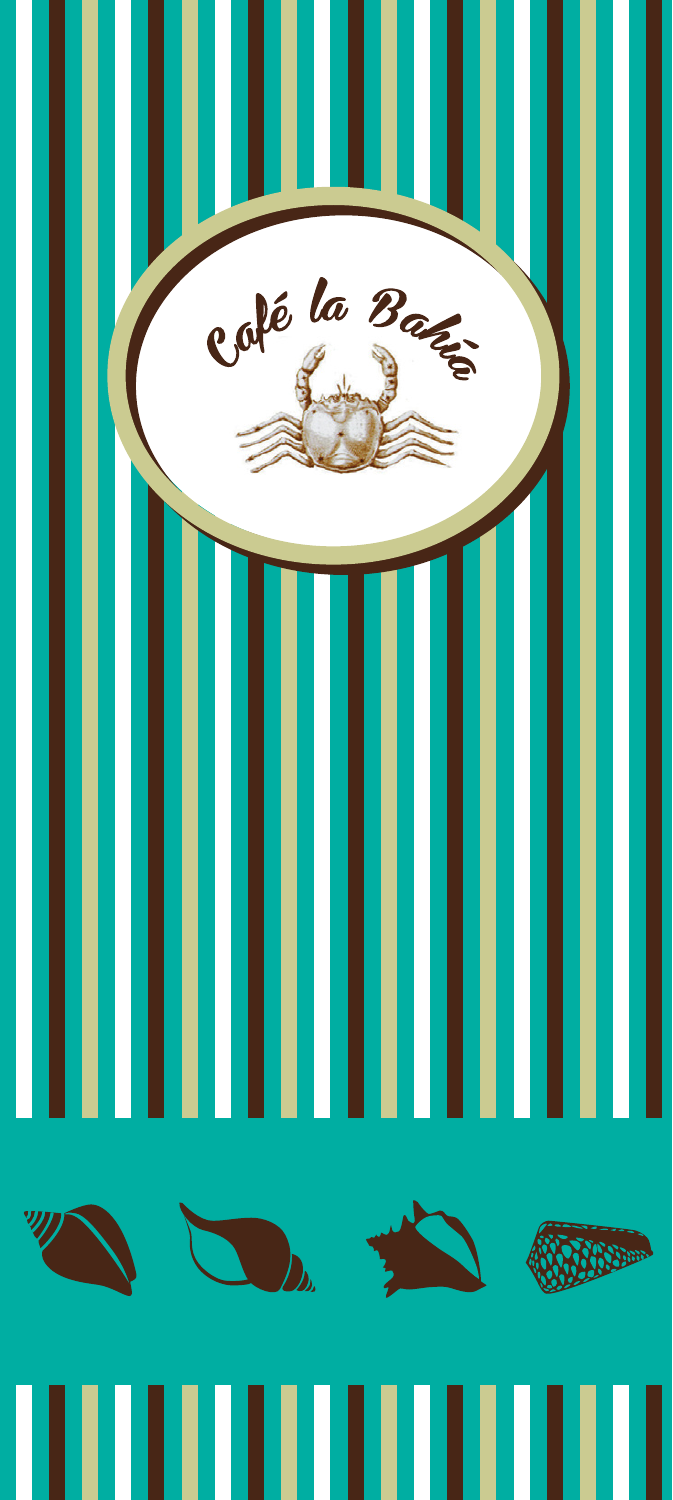



#### **Waters & Softdrinks**

| Bottle of still or sparkling water 0,5 L                                          | 3,00 €   |
|-----------------------------------------------------------------------------------|----------|
| Bottle of still watter 0.75 L                                                     | 4.50 €   |
| Plastic Bottle of still water 1.5 L                                               | 5,00 €   |
| San Pellegrino Sparkling water bottle                                             | 3.50 €   |
| Softdrinks: Coke, Fanta orange, Fanta lemon, Coke light,<br>Coke zero, 7up, tonic | 3,70 €   |
| Isotonic drinks: Appletiser, Ginger Ale, Nestea and Aquarius                      | 3,70 €   |
| <b>Beers</b>                                                                      |          |
| Draft Beer (30 cl)                                                                | 3.60€    |
| Jar (45 cl)                                                                       | 4.70€    |
| Kopparberg Strawberry & Lima                                                      | 4.50€    |
| Beer can with or without alcohol                                                  | 4,00 €   |
| Bottle Heineken                                                                   | 4,75 €   |
| <b>Bottle Coronita</b>                                                            | 4,50 €   |
| Bottle San Miguel                                                                 | 4.60€    |
| <b>Sangrías</b>                                                                   |          |
| Glass Sangría                                                                     | 6,90€    |
| $\frac{1}{2}$ L of sangría                                                        | 12,40 €  |
| 1 L of sangría                                                                    | 22,25 €  |
| Glass of cava sangría                                                             | 9,55 €   |
| 1/2 L of cava sangría                                                             | 18,90 €  |
| 1 L of cava sangría                                                               | 27.50 €  |
| Cavas                                                                             |          |
| Glass Cava Brut or Rosé                                                           | 6,90€    |
| Agustí Torelló Brut                                                               | 23,00 €  |
| Santa Digna Estelado Rosé                                                         | 25,50 €  |
| Champagnes                                                                        |          |
| Glass Champagne Lanson Brut ó Rosé                                                | 16,50 €  |
| Lanson Brut or Rosé                                                               | 79,50 €  |
| Taittinger Brut Réserve                                                           | 85,50€   |
| Taittinger Brut Préstige Rosé                                                     | 102.75 € |

### **White Wine**

| Glass wine                           | $5.00 \in$ |
|--------------------------------------|------------|
| Saaret afrutado Blanco D.O. La Palma | 28,00 €    |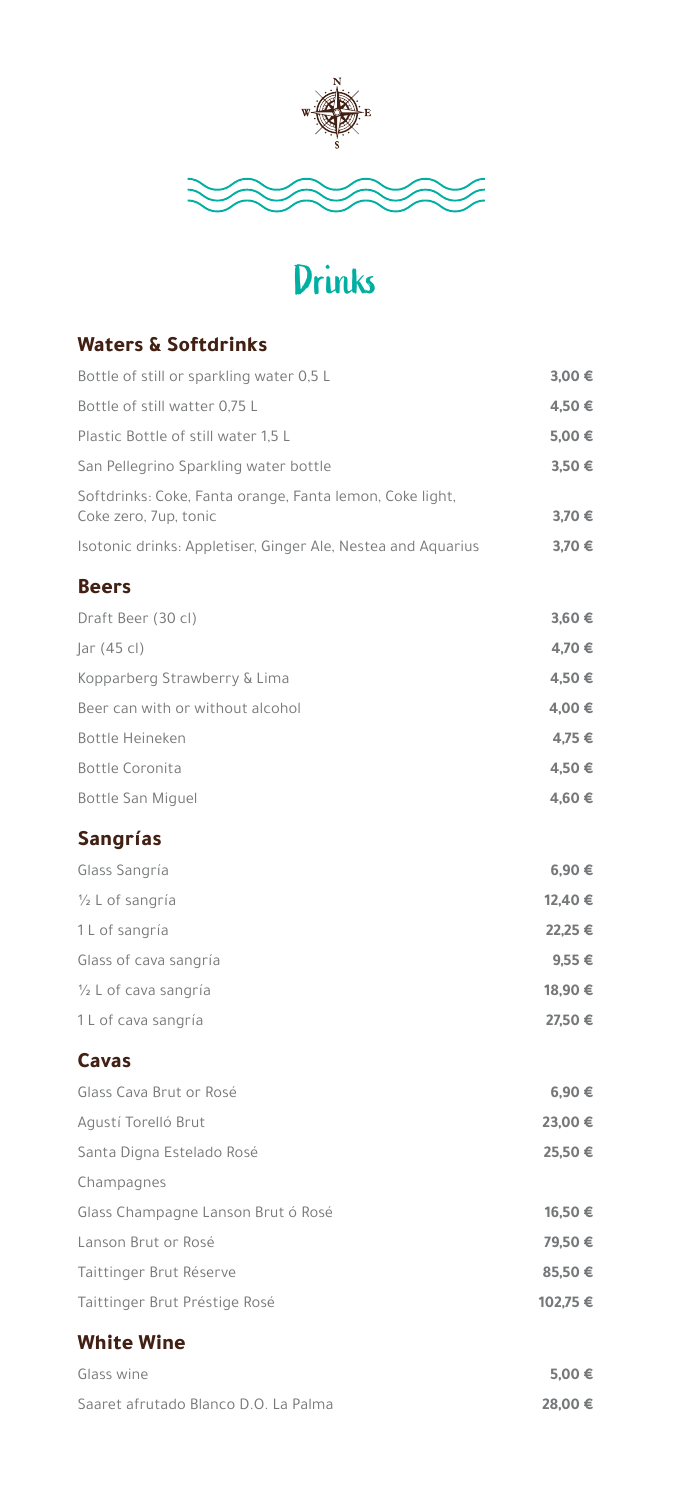| El Lomo Seco                      | 24.50 € |
|-----------------------------------|---------|
| San Valentín                      | 19,25 € |
| Viña Sol                          | 21,55 € |
| 1/2 Viña Sol                      | 13,25 € |
| Santa Digna Sauvignon Blanc       | 23,50 € |
| <b>Rosé Wine</b>                  |         |
| Glass wine                        | 5,00€   |
| Lo Cartas Rosado                  | 19,50 € |
| Torres de Casta                   | 19,50 € |
| 1/2 Torres de Casta               | 12.50 € |
| Marqués de Cáceres                | 21,00 € |
| <b>Red Wine</b>                   |         |
| Glass wine                        | 5,00€   |
| Saaret Cuvee Tinto D.O. El Hierro | 22,50 € |
| Montecillo Crianza                | 25,55 € |
| Ibéricos Crianza                  | 22,55 € |
| 1/2 Ibéricos Crianza              | 14.95 € |

# Coffees & Infusions

| Expresso black coffee or with milk                                                                 | 2,95 € |
|----------------------------------------------------------------------------------------------------|--------|
| Coffee with milk or coffee without caffeine                                                        | 3.25 € |
| Teas and infusions                                                                                 | 3.20€  |
| Capuccino, viennese, chocolat                                                                      | 3.40€  |
| Café Barraquito: express coffee, milk, condensed milk,<br>small piece of lemon peel and Liqueur 43 | 3.85 € |
| Ice-cream coffee: express coffee, vainilla ice-cream and cream                                     | 5.80€  |
| <b>Canary coffee:</b> express coffee, honey rum, cane sugar and cream                              | 5.80€  |
| <b>Irish coffee:</b> express coffee, irish whisky, cane sugar and cream                            | 5.80€  |
| Café Calipso: express coffee, Tía María liqueur, cane sugar<br>and cream                           | 5.80 € |

# Starters And Soups

| Prawns cocktail<br>8886800                                                                    | 12.90 € |
|-----------------------------------------------------------------------------------------------|---------|
| Melon with iberian ham                                                                        | 13.80 € |
| Salmon tartar<br>00600000                                                                     | 15.90 € |
| Bread with iberian ham and tomato<br>00000000                                                 | 9.90 €  |
| Spring rolls with sweet and sour sauce (5 pieces)<br>$\boldsymbol{v}$ . $\boldsymbol{\omega}$ | 10.20€  |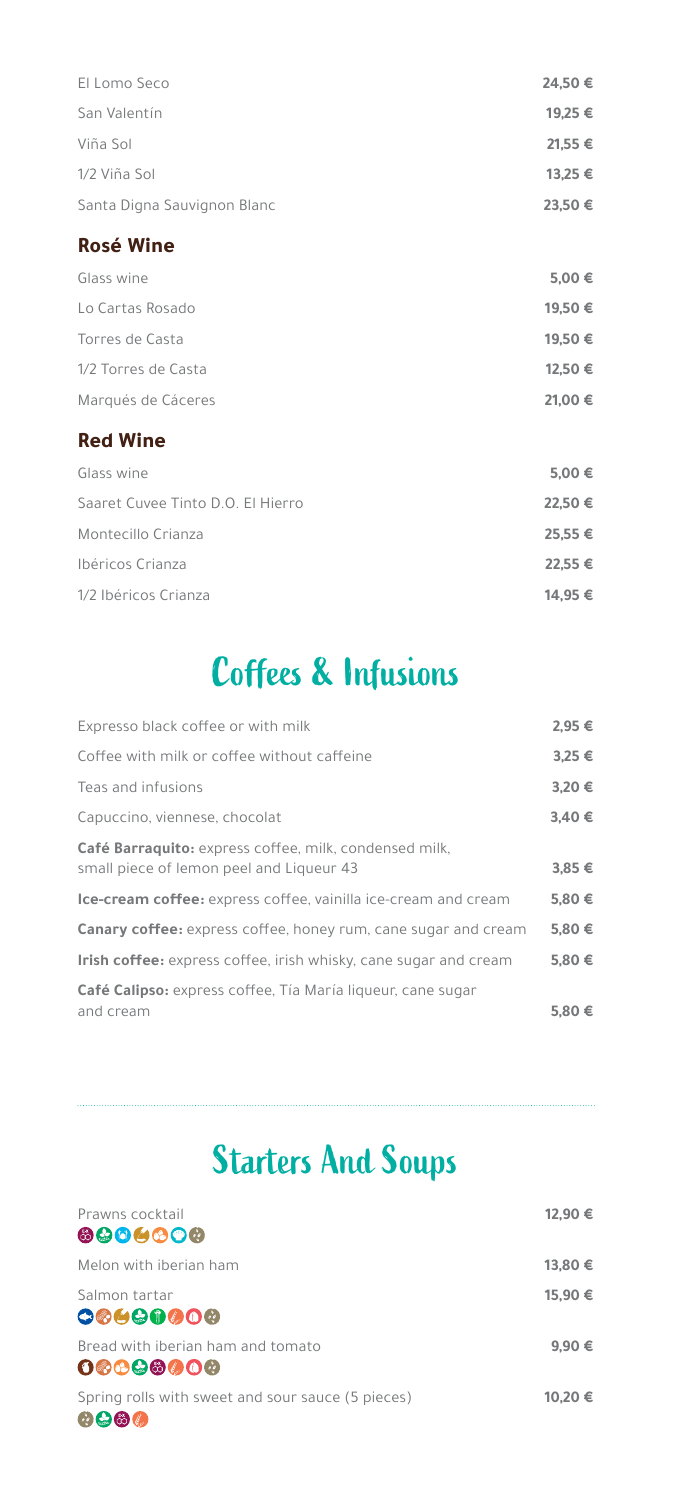| Andalusian gazpacho<br>0000                                                      | 5.50€  |
|----------------------------------------------------------------------------------|--------|
| Cream of green asparagus, croutons and extra virgin organic<br>olive oil<br>0000 | 7.20€  |
| Tomato cream<br>0000                                                             | 6.10 € |
| French fries (consult allergens with the maitre)                                 | 4.20€  |
| Canary potatoes with Mojos                                                       | 4.80€  |

### Salads

| Mediterranean salad: quinoa, beets, beans, avocado, dried<br>tomato, onion and organic mesclum<br>06000 | 12.10 € |
|---------------------------------------------------------------------------------------------------------|---------|
| Caprese salad: tomatoes, mozzarella, arugula and basil<br>0000                                          | 11.10 € |
| Caesar salad with low temperature chicken<br>00000600000                                                | 13.90 € |
| Caesar salad with king prawns skewer<br>0000006000000                                                   | 13.90 € |
| Warm salad of goat cheese with red fruit vinaigrette and cashews <b>12,90 €</b><br>00000                |         |

# Mains Courses

| Squid to the Andalusian with ali-oli              | 10,40 € |
|---------------------------------------------------|---------|
| 000000000                                         |         |
| Thai Curry shrimp and chicken with rice           | 16,00 € |
| 000600000                                         |         |
| Linguine with prawns and Zucchini                 | 13,60 € |
| 000000000                                         |         |
| Fish and chips                                    | 16.20€  |
| 000000                                            |         |
| Grilled king prawns                               | 19,80 € |
| 000                                               |         |
| Spaguettis or Rigatoni                            |         |
| with tomato / bolognese / carbonara / pesto sauce | 12,10 € |
| 00000000                                          |         |
| Chicken escalope with sautéed potatoes            | 16.80 € |
| 00000                                             |         |
| Pork ribs with barbecue sauce                     | 18,50 € |
| 000060000                                         |         |

### Pizzas

### Margarita<sup>O@@@@@@</sup>

Mozzarella, tomato and oregano **10,10 €**

### Prosciutto **0000000**

Ham, mushrooms, mozzarella, tomato and oregano **11,25 €**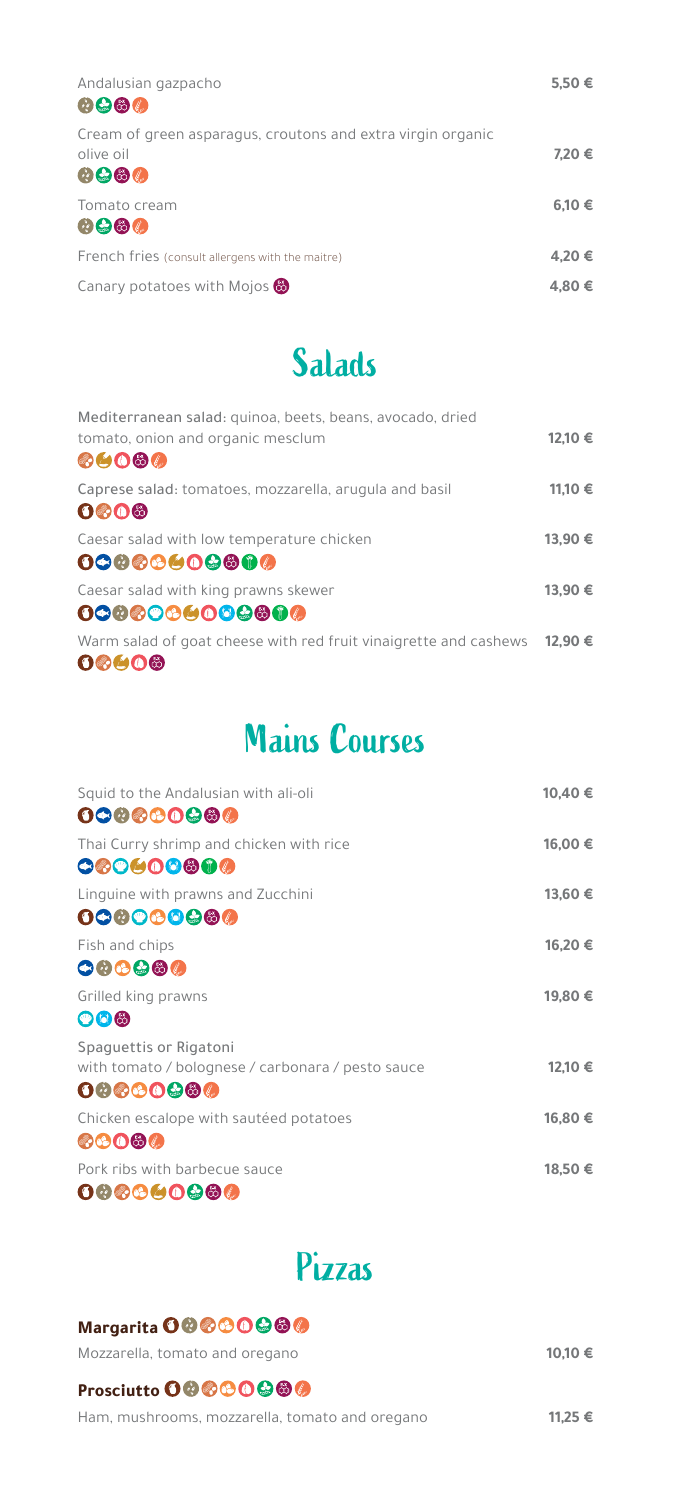| Pepperoni Picante 00000000                         |         |
|----------------------------------------------------|---------|
| Mozzarella, tomato, pepperoni and oregano          | 10.70 € |
| Vegetal 00000000                                   |         |
| Asparagus, zucchini, onions, peppers and oregano   | 10.10 € |
| Tropical 00000000                                  |         |
| Mozzarella, ham and pineapple from El Hierro       | 11.30 € |
| Café Bahía 00000000                                |         |
| Mozzarella, roket, parmesan cheese and iberian ham | 13.80 € |

# Exclusive Bahía Sandwiches

| Club Sandwich<br>000000                                                                                                                                      | 11,50 € |
|--------------------------------------------------------------------------------------------------------------------------------------------------------------|---------|
| Tuna Roll: Special bread with lettuce, tuna, mayonnaise<br>and red onion<br>00000600000                                                                      | 10,10 € |
| Cuban sandwich: crusty baguette with butter, pork leg,<br>smoked cheese, mustard and pickles<br>0000600000                                                   | 10,80 € |
| Homemade beef burger: 200 g of beef, lettuce, tomato,<br>fried onions and cheese sauce chedard<br>0000600000                                                 | 13,40 € |
| Mixed sandwich ham and cheese<br>000000                                                                                                                      | 9.90€   |
| Sandwich of ham, manchego cheese and virgin olive oil<br>00000                                                                                               | 10,90 € |
| Foccacia of black olives, and rosemary with chicken at low<br>temperature, mezclum of mustard, tomato, parmesan cheese<br>and mayonnaise sauce<br>0000600000 | 12.90 € |

**All sandwiches and hamburgers are served with French fries** 

## Homemade Desserts

| Seasonal fruit salad with citrus ice-cream                                                                                              | 7,00 €  |
|-----------------------------------------------------------------------------------------------------------------------------------------|---------|
| Our homemade pastry apple tart with cinnamon ice-cream<br>000000000                                                                     | 6.70€   |
| Cake of the day for our bakery (consult flavors)<br>000000000                                                                           | 5.70€   |
| Great gourmand ice-cream cup Café la Bahía, ideal for sharing<br>(5 balls of ice creams and fruits) (consult allergens with the maitre) | 14.50 € |